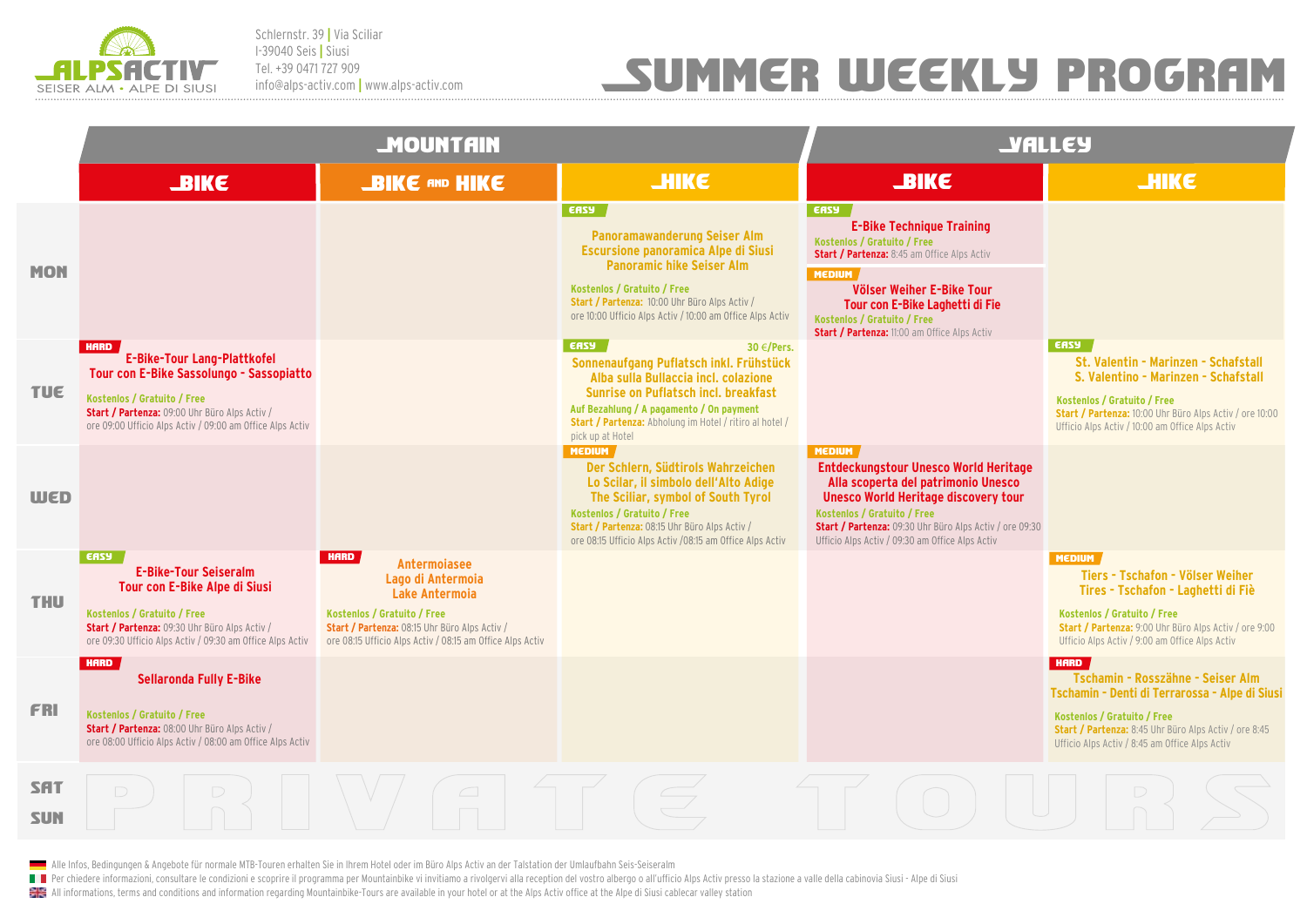

Schlernstr. 39 **|** Via Sciliar I-39040 Seis **|** Siusi Tel. +39 0471 727 909 info@alps-activ.com **|** www.alps-activ.com

## Spring weekly program

|                          | <b>MOUNTAIN</b>                                                                                                                                                                                                           |                                                                                                                                                                                                                                                                                      | <b>JALLEY</b>                                                                                                                                                                                                                                                                                                              |                                                                                                                                                                                                                                          |  |
|--------------------------|---------------------------------------------------------------------------------------------------------------------------------------------------------------------------------------------------------------------------|--------------------------------------------------------------------------------------------------------------------------------------------------------------------------------------------------------------------------------------------------------------------------------------|----------------------------------------------------------------------------------------------------------------------------------------------------------------------------------------------------------------------------------------------------------------------------------------------------------------------------|------------------------------------------------------------------------------------------------------------------------------------------------------------------------------------------------------------------------------------------|--|
|                          | <b>JBIKE</b>                                                                                                                                                                                                              | <b>THIKE</b>                                                                                                                                                                                                                                                                         | <b>SIKE</b>                                                                                                                                                                                                                                                                                                                | <b>HIKE</b>                                                                                                                                                                                                                              |  |
| <b>MON</b>               |                                                                                                                                                                                                                           | <b>EASY</b><br><b>Panoramawanderung Seiser Alm</b><br>Escursione panoramica Alpe di Siusi<br><b>Panoramic hike Seiser Alm</b><br>Kostenlos / Gratuito / Free<br>Start / Partenza: 10:00 Uhr Büro Alps Activ /<br>ore 10:00 Ufficio Alps Activ / 10:00 am Office Alps Activ           | <b>EASY</b><br><b>E-Bike Technique Training</b><br>Kostenlos / Gratuito / Free<br>Start / Partenza: 8:45 am Office Alps Activ<br><b>MEDIUM</b><br>E-Bike   Völser Weiher - Tuffalm<br>Tour con E-Bike   Laghetti di Fie - Malga Tuff<br>Kostenlos / Gratuito / Free<br><b>Start / Partenza: 11:00 am Office Alps Activ</b> |                                                                                                                                                                                                                                          |  |
| <b>TUE</b>               |                                                                                                                                                                                                                           | <b>ERSY</b><br>30 $\in$ /Pers.<br>Sonnenaufgang Puflatsch inkl. Frühstück<br>Alba sulla Bullaccia incl. colazione<br>Sunrise on Puflatsch incl. breakfast<br>Auf Bezahlung / A pagamento / On payment<br>Start / Partenza: Abholung im Hotel / ritiro al hotel /<br>pick up at Hotel | <b>MEDIUM</b><br><b>E-Bike Tour Tiers</b><br><b>Tour con E-Bike a Tires</b><br>Kostenlos / Gratuito / Free<br>Start / Partenza: 09:30 Uhr Büro Alps Activ / ore 09:30<br>Ufficio Alps Activ / 09:30 am Office Alps Activ                                                                                                   | <b>ERSY</b><br>St. Valentin - Marinzen - Schafstall<br>S. Valentino - Marinzen - Schafstall<br>Kostenlos / Gratuito / Free<br>Start / Partenza: 10:00 Uhr Büro Alps Activ / ore 10:00<br>Ufficio Alps Activ / 10:00 am Office Alps Activ |  |
| <b>WED</b>               |                                                                                                                                                                                                                           |                                                                                                                                                                                                                                                                                      | <b>MEDIUM</b><br>Entdeckungstour Unesco World Heritage<br>Alla scoperta del patrimonio Unesco<br><b>Unesco World Heritage discovery tour</b><br>Kostenlos / Gratuito / Free<br><b>Start / Partenza: 09:30 Uhr Büro Alps Activ / ore 09:30</b><br>Ufficio Alps Activ / 09:30 am Office Alps Activ                           | <b>ERSY</b><br><b>Oachner Höfeweg</b><br>Sentiero dei masi<br>Kostenlos / Gratuito / Free<br><b>Start / Partenza: 8:45 Uhr Büro Alps Activ / ore 8:45</b><br>Ufficio Alps Activ / 8:45 am Office Alps Activ                              |  |
| <b>THU</b>               | <b>ERSY</b><br><b>E-Bike-Tour Seiseralm</b><br>Tour con E-Bike Alpe di Siusi<br>Kostenlos / Gratuito / Free<br>Start / Partenza: 09:30 Uhr Büro Alps Activ /<br>ore 09:30 Ufficio Alps Activ / 09:30 am Office Alps Activ |                                                                                                                                                                                                                                                                                      |                                                                                                                                                                                                                                                                                                                            | <b>MEDIUM</b><br>Tiers - Tschafon - Völser Weiher<br>Tires - Tschafon - Laghetti di Fiè<br>Kostenlos / Gratuito / Free<br>Start / Partenza: 9:00 Uhr Büro Alps Activ / ore 9:00<br>Ufficio Alps Activ / 9:00 am Office Alps Activ        |  |
| <b>FRI</b>               |                                                                                                                                                                                                                           |                                                                                                                                                                                                                                                                                      | <b>ERSY</b><br><b>Langental E-Bike-Tour</b><br>E-Bike-Tour Vallunga in Val Gardena<br>Kostenlos / Gratuito / Free<br>Start / Partenza: 09:30 Uhr Büro Alps Activ / ore 09:30<br>Ufficio Alps Activ / 09:30 am Office Alps Activ                                                                                            | <b>ERSY</b><br>Puflatschrunde<br>Sentiero circolare del Monte Bullaccia<br>Kostenlos / Gratuito / Free<br>Start / Partenza: 10:00 Uhr Büro Alps Activ / ore 10:00<br>Ufficio Alps Activ / 10:00 am Office Alps Activ                     |  |
| <b>SAT</b><br><b>SUN</b> |                                                                                                                                                                                                                           |                                                                                                                                                                                                                                                                                      |                                                                                                                                                                                                                                                                                                                            |                                                                                                                                                                                                                                          |  |

Alle Infos, Bedingungen & Angebote für normale MTB-Touren erhalten Sie in Ihrem Hotel oder im Büro Alps Activ an der Talstation der Umlaufbahn Seis-Seiseralm

Per chiedere informazioni, consultare le condizioni e scoprire il programma per Mountainbike vi invitiamo a rivolgervi alla reception del vostro albergo o all'ufficio Alps Activ presso la stazione a valle della cabinovia S

**All informations, terms and conditions and information regarding Mountainbike-Tours are available in your hotel or at the Alps Activ office at the Alpe di Siusi cablecar valley station**